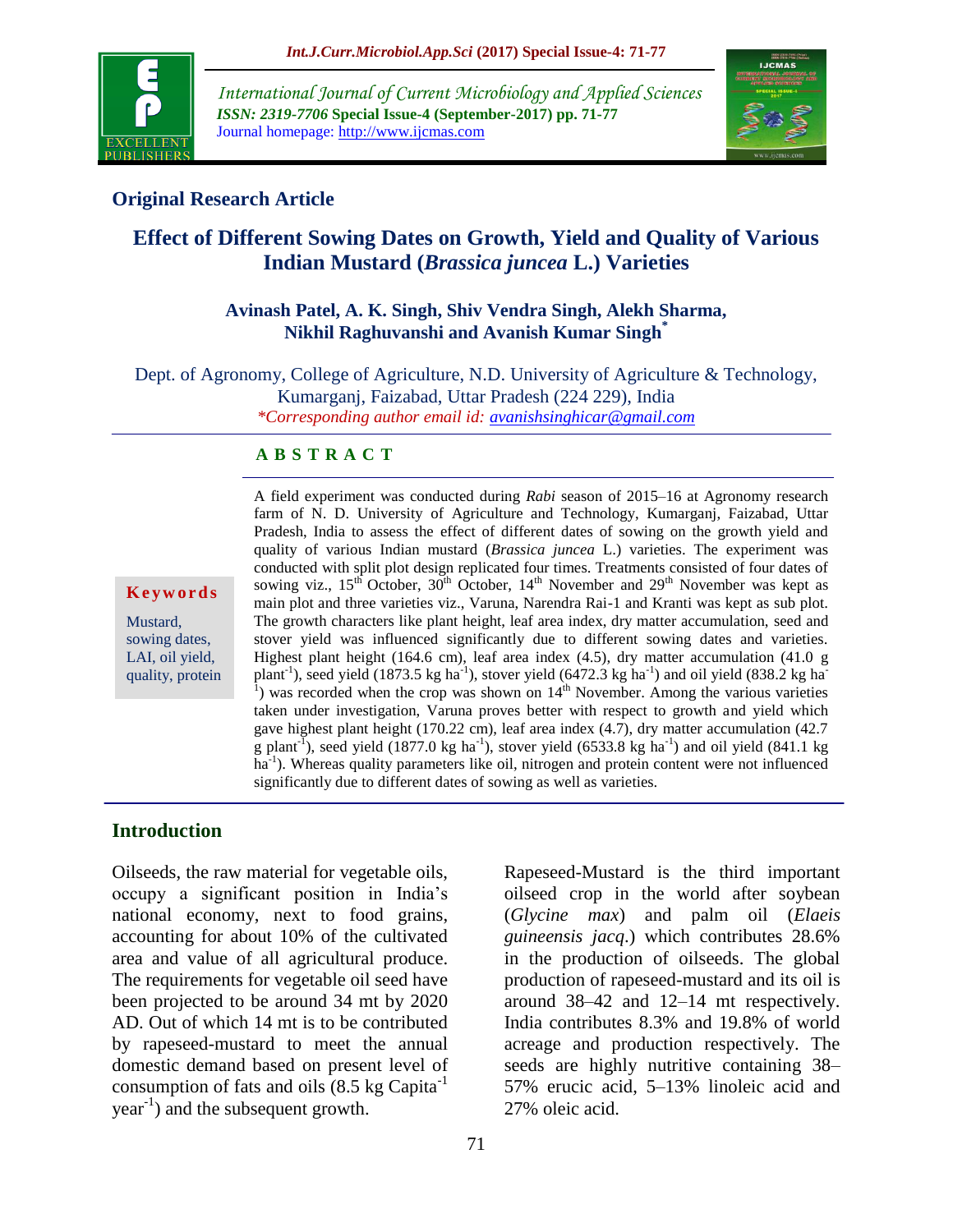Among the different agronomic practices, sowing time plays an important role to fully exploit the genetic potentiality of a variety as it provides conductive condition for growth and development; delayed sowing influences both the productivity of seed and oil yield to a great extent. Rapeseed-mustard is usually sown by the end of September to second fortnight of October in north India when grown as a sole crop or on dates of the main crop when sown as mixed or intercrop. But, with the development of new varieties of crops and adoption of multiple cropping systems under irrigated condition, it has become essential to extend their sowing from October to mid of November or even later. Delayed sowing would influence adversely the crop performance owing to change in abiotic and biotic environmental conditions (Singh *et al.,* 2011). It necessitates developing suitable agro techniques to augment the productivity of the crop.

#### **Materials and Methods**

A field experiment was conducted during *Rabi* season of 2015–16 at Agronomy research farm of N. D. University of Agriculture and Technology, Kumarganj, Faizabad, Uttar Pradesh, India. Soil of that particular field was Silt loam, with pH 8.2, lower in organic carbon content (0.37) and low in available nitrogen  $(194.25 \text{ kg} \text{ ha}^{-1})$ and medium in phosphorous  $(18.3 \text{ kg} \text{ ha}^{-1})$ and potash  $(250.25 \text{ kg ha}^{-1})$ . Three varieties viz. Varuna  $(V_1)$ , Narendra Rai-1  $(V_2)$  and Kranti  $(V_3)$  were used to assess their performance fewer than four dates of sowing viz.,  $15^{th}$  October, 2015 (D<sub>1</sub>),  $30^{th}$  October, 2015 (D<sub>2</sub>),  $14^{th}$  November, 2015 (D<sub>3</sub>) and  $29<sup>th</sup>$  November, 2015 (D<sub>4</sub>). The experiment was conducted under Split plot design with four replications in which date of sowing was taken as main plot treatments and varieties were allocated in sub plots. The experimental crop was fertilized with a

uniform dose of nitrogen, phosphorus and potassium @ 120 kg ha<sup>-1</sup>, 60 kg ha<sup>-1</sup> and 50 kg ha<sup>-1</sup> respectively and Urea, DAP and Muriate of potash were used as the source of nitrogen, phosphorus and potassium respectively. Crop was sown at different dates with 5 kg seed  $ha^{-1}$  of each variety and sowing was done manually. Two irrigations, 1<sup>st</sup> irrigation at 30 DAS and 2<sup>nd</sup> at flowering stage of the crop were provided along with manual intercultural operation at 45 DAS. Observations regarding growth like plant height (cm), dry matter accumulation were recorded at 30, 60, 90 DAS and at harvest stage while observations regarding Leaf Area Index (LAI) were taken at 30, 60 and 90 DAS interval. Plant height was recorded by selecting 5 random plants from each net plot and tagged and height of plant was measured with the help of meter scale from soil surface to apex of the plant at 30, 60, 90 DAS and at harvest of the crop and mean value from all the recorded data was worked out. Similarly the leaf area of five plants was measured by automatic leaf area meter at 30, 60 and 90 DAS of the crop and Leaf area index was calculated by the following formula:

Leaf Area Index  $(LAI) = leaf area/ground$ area

For dry matter accumulation, plants falling within the quadrate  $(0.25 \times 0.25 \text{ m}^2)$  from the area marked were cut close to the ground surface and dried in a hot air oven maintained at 70±2°C till constant dry weight. Dry matter of plants was recorded and expressed in gram m<sup>-2</sup>. Harvesting of individual plot was done at physiological maturity when siliquae turned brownish. Mainly mustard crop was harvested as soon as 75% pods turned yellowish brown and bundles of harvested plants were sun dried for few days at threshing floor after proper tagging. The bundle weight of net plot was recorded individually. Whole biomass was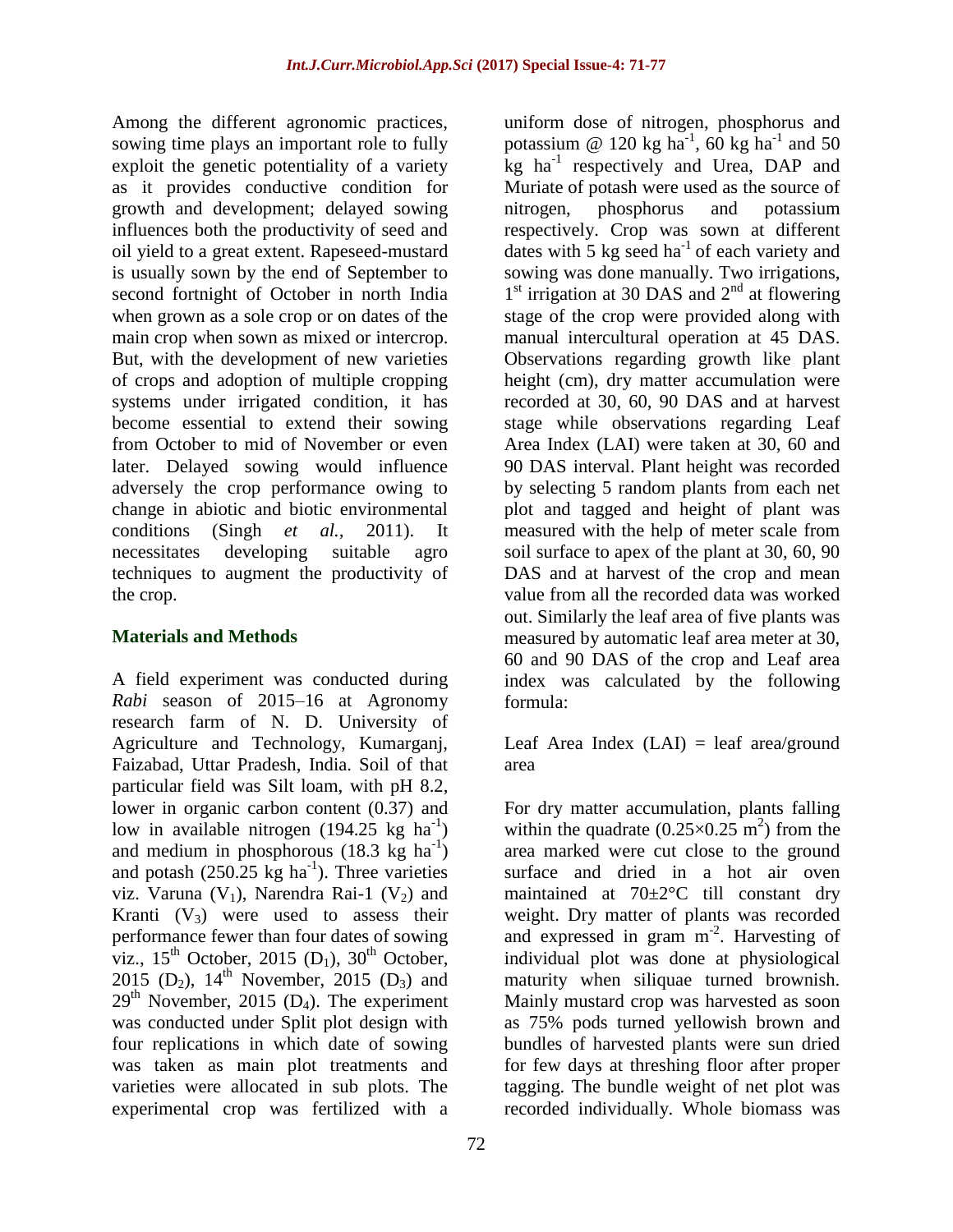weighted just before the threshing. Threshing was done by wooden sticks and cleaned separately for taking the seed weight from the net plots. Stover yield was recorded by subtracting seed weight from total biomass yield. All the data were recorded in kg plot<sup>-1</sup> which was finally converted into kg  $ha^{-1}$ .

To calculate the oil content**,** seed samples were kept in the electric oven at 65°C for removal of moisture thereafter, the seeds were ground in a pestle mortar for extraction of oil. The conventional soxelet method was used for estimation of oil (AOAC, 1970). The oil content was also estimated by Oxford Analytical Newport 4000 NMR using following formula:

Oil content (%) =  $\frac{\text{Weight of oil flask} + \text{ether extract - Weight of flask oil}}{84 \times 100}$  x100 Substances taken

Total oil yield was computed by multiplying the seed yield with oil content. Oil yield was computed by using following formula:

Oil yield (kg ha<sup>-1</sup>) =  $\frac{\text{Seed yield (kg ha}^{-1} \text{) x Oil content (\%)}}{100}$ 

Nitrogen content in seeds was determined by Micro-Kjeldahl's method (Subbiah and Asija, 1956). For determination of protein content, seed samples of different treatment were analyzed for nitrogen content in seeds by multiplying with a constant factor 6.25 and expressed in percentage. The protein yield was calculated by multiplying the seed yield with protein content in seeds.

#### **Results and Discussion**

#### **Growth attributes of plants**

#### **Plant height (cm)**

It is evident from the data that plant height (Table 1) increased successively till 90 DAS

under different dates of sowing. Different dates of sowing had no significant influence on plant height at 30 DAS which might be due to similar growth pattern at initial growth period. Whereas at 60 DAS, 90 DAS and at harvest, plant height was found to be highest with crop shown on  $14<sup>th</sup>$  November which was at par with  $30<sup>th</sup>$  October and significantly higher over  $15<sup>th</sup>$  October and  $29<sup>th</sup>$  November. The varieties had no significant influence on plant height at 30 DAS which might be due to similar growth pattern at initial growth period whereas at 60, 90 DAS and at harvest the variety Varuna recorded significantly higher plant height at as compared to Narendra Rai-1 and Kranti this might be due to their own genetic characteristics and similar findings were reported by (Singh, 1989; Kurmi, 2002 and Singh and Singh, 2002).

#### **Leaf Area Index (LAI)**

Different dates of sowing had no significant influence on the leaf area index (Table 2) at 30 DAS which might be due to similar and slower growth rate at initial crop age. It is quite evident from the data that leaf area index increased successively till 60 DAS under different dates of sowing. Crop sown on  $14<sup>th</sup>$  November recorded significantly higher leaf area index over  $15<sup>th</sup>$  October and  $29<sup>th</sup>$  November and at par with  $30<sup>th</sup>$  October at 60 DAS. Similar trends were recorded at successive stages. Delayed, sowing by one month achieved lower leaf area index at all the stages of mustard crop which might be due to less vegetative growth because of less favorable environmental conditions when crop was sown too early and late sowing conditions. Different varieties have no significant influence on the leaf area index at 30 DAS. Among the varieties Varuna recorded significantly higher leaf area index at 60 DAS, 90 DAS and at harvest as compared to Narendra Rai-1 and Kranti.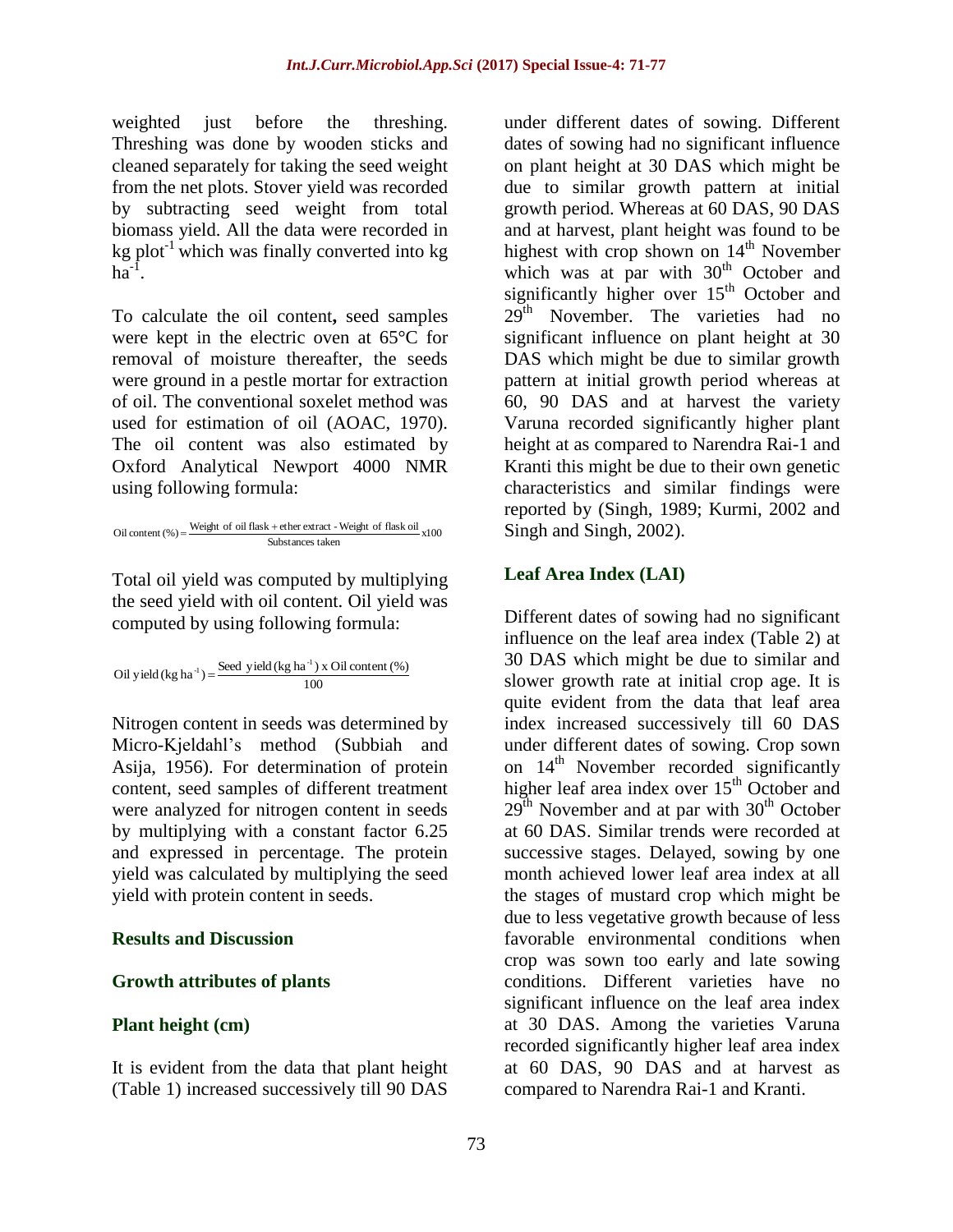### *Int.J.Curr.Microbiol.App.Sci* **(2017) Special Issue-4: 71-77**

| <b>Table.1</b> Plant height as influenced by different date of sowing and varieties |                   |        |               |            |
|-------------------------------------------------------------------------------------|-------------------|--------|---------------|------------|
| Treatments                                                                          | plant height (cm) |        |               |            |
|                                                                                     | 30 DAS            | 60 DAS | <b>90 DAS</b> | At harvest |
| Date of sowing                                                                      |                   |        |               |            |
| $15th$ Oct 2015                                                                     | 21.9              | 65.8   | 126.3         | 153.1      |
| $\overline{30^{th}$ Oct 2015                                                        | 22.3              | 67.2   | 132.5         | 160.3      |
| $14^{th}$ Nov 2015                                                                  | 22.8              | 71.2   | 136.2         | 164.6      |
| $29th$ Nov 2015                                                                     | 21.6              | 64.4   | 123.8         | 150.2      |
| $SEm\pm$                                                                            | 0.40              | 1.35   | 2.43          | 3.22       |
| $CD (p=0.05)$                                                                       | NS.               | 4.69   | 8.43          | 11.17      |
| Varieties                                                                           |                   |        |               |            |
| Varuna                                                                              | 22.64             | 75.16  | 141.94        | 170.22     |
| Narendra Rai-1                                                                      | 22.15             | 67.68  | 128.42        | 154.48     |
| Kranti                                                                              | 21.64             | 60.09  | 118.69        | 146.49     |
| SEm <sub>±</sub>                                                                    | 0.44              | 1.48   | 3.11          | 3.75       |
| $CD (p=0.05)$                                                                       | NS.               | 4.39   | 9.25          | 11.14      |

| <b>Table.2</b> Leaf area index as influenced by different date of sowing and varieties |                 |        |               |  |  |
|----------------------------------------------------------------------------------------|-----------------|--------|---------------|--|--|
| Treatments                                                                             | Leaf area index |        |               |  |  |
|                                                                                        | <b>30 DAS</b>   | 60 DAS | <b>90 DAS</b> |  |  |
| Date of sowing                                                                         |                 |        |               |  |  |
| $15th$ Oct 2015                                                                        | 1.6             | 4.2    | 3.2           |  |  |
| $30th$ Oct 2015                                                                        | 1.7             | 4.4    | 3.3           |  |  |
| $14th$ Nov 2015                                                                        | 1.7             | 4.5    | 3.4           |  |  |
| $29th$ Nov 2015                                                                        | 1.6             | 3.9    | 2.9           |  |  |
| SEm <sub>±</sub>                                                                       | 0.047           | 0.09   | 0.06          |  |  |
| $CD (p=0.05)$                                                                          | <b>NS</b>       | 0.33   | 0.23          |  |  |
| Varieties                                                                              |                 |        |               |  |  |
| Varuna                                                                                 | 1.7             | 4.7    | 3.6           |  |  |
| Narendra Rai-1                                                                         | 1.6             | 4.2    | 3.2           |  |  |
| Kranti                                                                                 | 1.6             | 3.8    | 2.8           |  |  |
| SEm <sub>±</sub>                                                                       | 0.03            | 0.08   | 0.07          |  |  |
| $CD (p=0.05)$                                                                          | <b>NS</b>       | 0.25   | 0.22          |  |  |

| <b>Table.3</b> Dry matter accumulation as influenced by different date of sowing and varieties |                                                 |        |               |            |
|------------------------------------------------------------------------------------------------|-------------------------------------------------|--------|---------------|------------|
| Treatments                                                                                     | Dry matter accumulation (g plant <sup>1</sup> ) |        |               |            |
|                                                                                                | <b>30 DAS</b>                                   | 60 DAS | <b>90 DAS</b> | At harvest |
| Date of sowing                                                                                 |                                                 |        |               |            |
| $15th$ Oct 2015                                                                                | 1.7                                             | 14.7   | 32.7          | 37.9       |
| $30th$ Oct 2015                                                                                | 1.8                                             | 15.4   | 34.4          | 39.8       |
| $14^{th}$ Nov 2015                                                                             | 1.8                                             | 15.9   | 35.4          | 41.0       |
| $29th$ Nov 2015                                                                                | 1.7                                             | 13.6   | 30.3          | 35.2       |
| SEm <sub>±</sub>                                                                               | 0.05                                            | 0.43   | 0.79          | 0.80       |
| $CD (p=0.05)$                                                                                  | <b>NS</b>                                       | 1.5    | 2.74          | 2.79       |
| Varieties                                                                                      |                                                 |        |               |            |
| Varuna                                                                                         | 1.8                                             | 16.5   | 36.9          | 42.7       |
| Narendra Rai-1                                                                                 | 1.7                                             | 14.9   | 33.2          | 38.5       |
| Kranti                                                                                         | 1.7                                             | 13.2   | 29.5          | 34.2       |
| $SEm\pm$                                                                                       | 0.03                                            | 0.33   | 0.59          | 0.88       |
| $CD (p=0.05)$                                                                                  | <b>NS</b>                                       | 1.00   | 1.77          | 2.64       |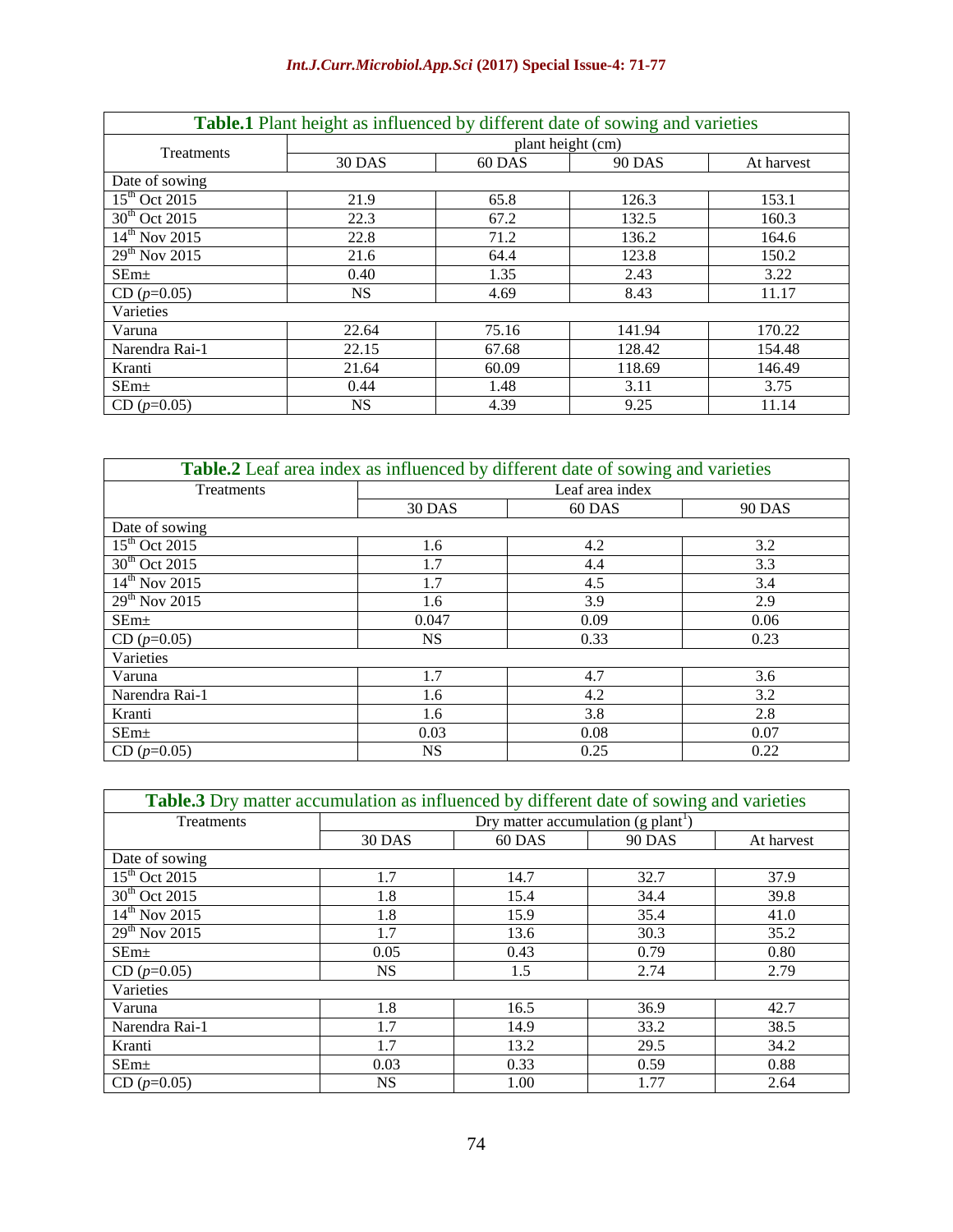#### *Int.J.Curr.Microbiol.App.Sci* **(2017) Special Issue-4: 71-77**

| <b>Table.4</b> Seed and stover yield as influenced by different date of sowing and varieties |                           |                             |  |  |
|----------------------------------------------------------------------------------------------|---------------------------|-----------------------------|--|--|
| Treatments                                                                                   | Seed yield $(kg ha^{-1})$ | Stover yield $(kg ha^{-1})$ |  |  |
| $15^{th}$ Oct 2015                                                                           | 1630.3                    | 5627.8                      |  |  |
| $30th$ Oct 2015                                                                              | 1750.7                    | 6057.9                      |  |  |
| $14^{\text{th}}$ Nov 2015                                                                    | 1873.5                    | 6472.3                      |  |  |
| $29th$ Nov 2015                                                                              | 1547.3                    | 5478.4                      |  |  |
| SEm <sub>±</sub>                                                                             | 53.97                     | 151.68                      |  |  |
| $CD (p=0.05)$                                                                                | 186.8                     | 524.89                      |  |  |
| Varuna                                                                                       | 1877.0                    | 6533.8                      |  |  |
| Narendra Rai-1                                                                               | 1778.8                    | 6185.7                      |  |  |
| Kranti                                                                                       | 1521.5                    | 5271.1                      |  |  |
| SEm <sub>±</sub>                                                                             | 42.32                     | 150.84                      |  |  |
| $CD (p=0.05)$                                                                                | 125.75                    | 448.18                      |  |  |

| Table.5 Oil content, oil yield, nitrogen content and protein content as influenced by different |                    |                  |                      |                     |  |
|-------------------------------------------------------------------------------------------------|--------------------|------------------|----------------------|---------------------|--|
| date of sowing and varieties                                                                    |                    |                  |                      |                     |  |
| Treatments                                                                                      | Oil content $(\%)$ | Oil yield $(kg)$ | Nitrogen content (%) | Protein content (%) |  |
| Date of sowing                                                                                  |                    |                  |                      |                     |  |
| $15th$ Oct 2015                                                                                 | 39.5               | 723.3            | 3.4                  | 21.8                |  |
| $\frac{1}{30^{th}$ Oct 2015                                                                     | 40.1               | 782.4            | 3.5                  | 22.0                |  |
| $\frac{14^{\text{th}}}{\text{No}}$ 2015                                                         | 40.4               | 838.2            | 3.5                  | 22.1                |  |
| $29th$ Nov 2015                                                                                 | 38.5               | 660.2            | 3.4                  | 21.3                |  |
| SEm <sub>±</sub>                                                                                | 0.78               | 20.92            | 0.06                 | 0.67                |  |
| $CD (p=0.05)$                                                                                   | NS.                | 72.40            | NS.                  | NS.                 |  |
| Varieties                                                                                       |                    |                  |                      |                     |  |
| Varuna                                                                                          | 40.5               | 841.1            | 3.5                  | 21.8                |  |
| Narendra Rai-1                                                                                  | 39.5               | 781.0            | 3.5                  | 21.8                |  |
| Kranti                                                                                          | 37.6               | 608.4            | 3.4                  | 21.4                |  |
| SEm <sub>±</sub>                                                                                | 0.83               | 18.38            | 0.49                 | 0.58                |  |
| $CD (p=0.05)$                                                                                   | NS.                | 54.61            | <b>NS</b>            | <b>NS</b>           |  |

#### **Dry matter accumulation**

Perusals of the data obviously reveal that the dry matter accumulation (Table 3) increased successively with age of the crop till the harvest. It is obvious from the data revealed that dry matter accumulation was significantly influenced by different dates of sowing. Different dates of sowing have no significant effect on dry matter accumulation plant $^{-1}$  at 30 DAS. Higher dry matter accumulation was recorded under 14<sup>th</sup> November sowing over 29<sup>th</sup> November and at par with  $15^{th}$  October and  $30^{th}$ October at 60 DAS and 90 DAS. Whereas at harvest dry matter accumulation was at par with  $30<sup>th</sup>$  October and significantly higher over  $15<sup>th</sup>$  October and  $29<sup>th</sup>$  November sowing. Accumulation of dry matter in the

area index and number of branches plant<sup>-1</sup> which were appreciably reduced as sowing delayed. Drastic decrease in dry matter accumulation of mustard was also observed by Panda *et al.,* (2004) and Khushu and Singh (2005). Among the varieties Varuna recorded significantly higher dry matter accumulation at 60, 90 DAS and at harvest as compared to Narendra Rai-1 and Kranti respectively and its probable reason might be attributed to genetic characters of Varuna which has higher capacity to utilized the photosynthates more efficiently for maximum leaf area index, number of branches  $plant^{-1}$  and ultimately the dry matter production. Similar findings have been reported by (Kumar *et al.,* 2000 and Chaplot *et al.,* 2012).

plant is directly related to plant height, leaf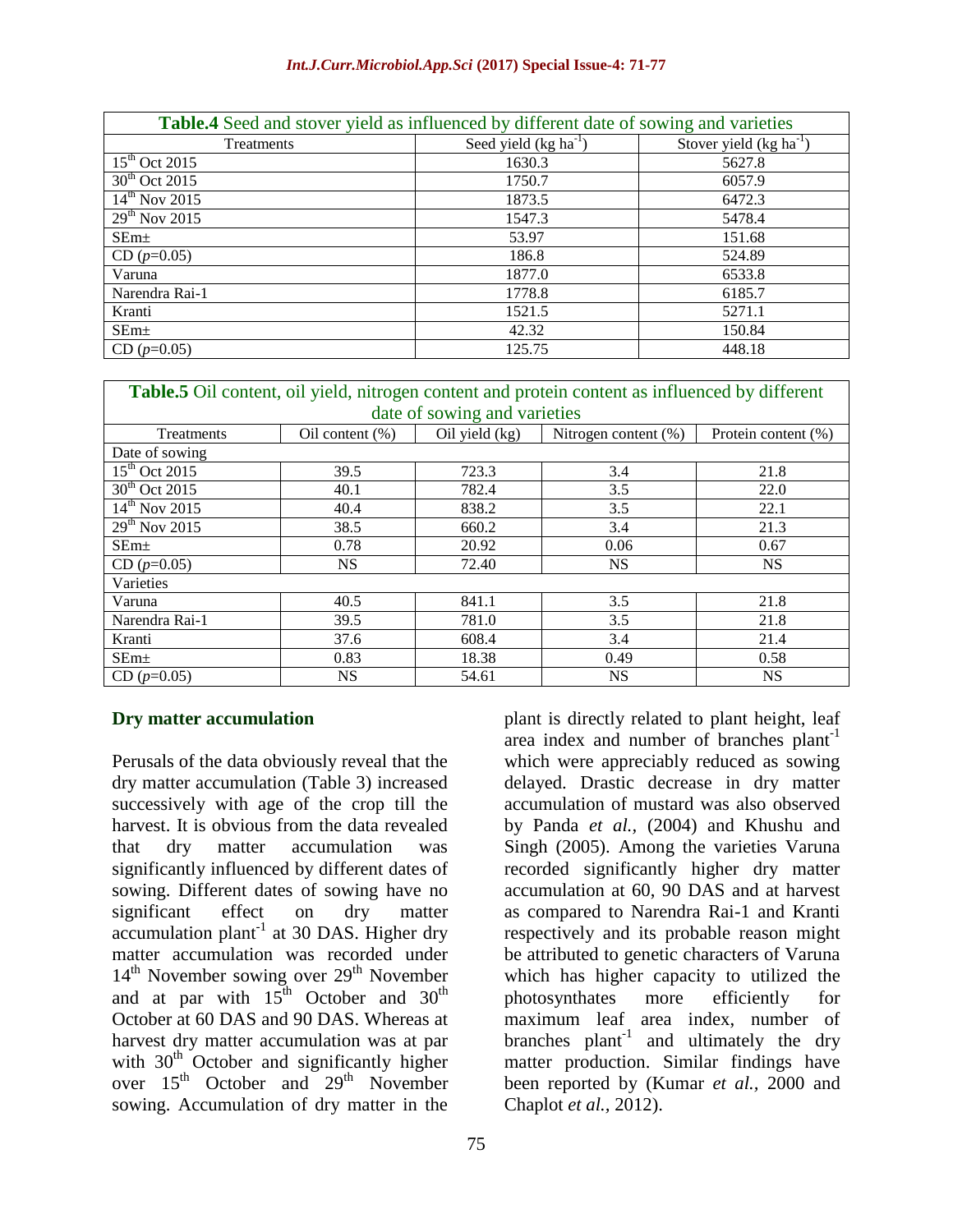It might be probably due to their genetic characters of varieties and Leaf area index was decreased after 90 days after sowing due to decreasing growth rate and senescence stage which showed drying and shattering of the leaves. Similar findings were reported by Thakur and Singh 1988.

## **Yield**

#### **Seed and stover yield**

The data reveal that date of sowing and varieties significantly influenced the seed yield (Table 4) of mustard. Different dates of sowing under investigation brought significant influence on the seed yield. Crop sown on  $14<sup>th</sup>$  November recorded significantly higher seed yield over  $15<sup>th</sup>$ October and 29<sup>th</sup> November sowing while at par with  $30<sup>th</sup>$  October sowing. The seed yield was recorded lowest under 29<sup>th</sup> November sowing of mustard. Seed yield was significantly influenced due to varieties. Among the varieties Varuna recorded significantly higher seed yield as compared to Kranti and at par with Narendra Rai-1. The data reveal that date of sowing and varieties had significantly influenced the stover yield (Table 4) of mustard. Different dates of sowing under investigation brought significant influence on the stover yield. Crop sown on $14<sup>th</sup>$  November recorded significantly higher stover yield over  $15<sup>th</sup>$ October and  $29<sup>th</sup>$  November sowing while at par with  $30<sup>th</sup>$  October sowing, stover yield was recorded lowest under with 29<sup>th</sup> November sowing of mustard. Stover yield was significantly influenced due to varieties.

Among the varieties Varuna recorded significantly higher stover yield as compared to Kranti and at par with Narendra Rai-1. All the growth and yield attributes which determined the seed and stover yield of mustard crop, were adversely influenced

when the sowing were done on too early and late sowing, which might be resulted to poor growth and translocation of photosynthates from source to sink and ultimately lower yield was recorded. Significant reduction in seed and stover yield of mustard in too early and late sown have also been reported by (Panwar *et al.,* 2000; Singh *et al.,* 2001 and Panda *et al.,* 2004). The variety Varuna produced higher value of seed and stover yield as compared to Narendra Rai-1 and Kranti which might be due to aggressive growth characters and better source and sink relationship which ultimately results in low yield and similar findings were reported by Bharadwaj 1991 and Kumar *et al.,* (2000).

## **Quality**

Dates of sowing had significantly influenced the oil yield (Table 5) of mustard. A critical examination over data obviously reveal that the crop sown on  $14<sup>th</sup>$  November produced significantly higher oil yield as compared to  $15<sup>th</sup>$  October and  $29<sup>th</sup>$  sowing and at par with 30<sup>th</sup> October sowing. Oil yield and oil content was significantly influenced due to varieties. Among the varieties, Varuna recorded significantly higher amount of oil yield as compared to Narendra Rai-1 and Kranti. Nitrogen content and protein content (Table 5) of mustard was not influenced significantly due to dates of sowing and varieties (Kumar *et al.,* 2015).

Form the results discussed above it can be concluded that 14<sup>th</sup> November date of sowing of mustard with Varuna variety was found to be most suitable and realize better growth as well as yield and quality of oil.

## **References**

Anonymous, 2013–14. Directorate of Economics and Statistics, Department of Agriculture and Cooperation